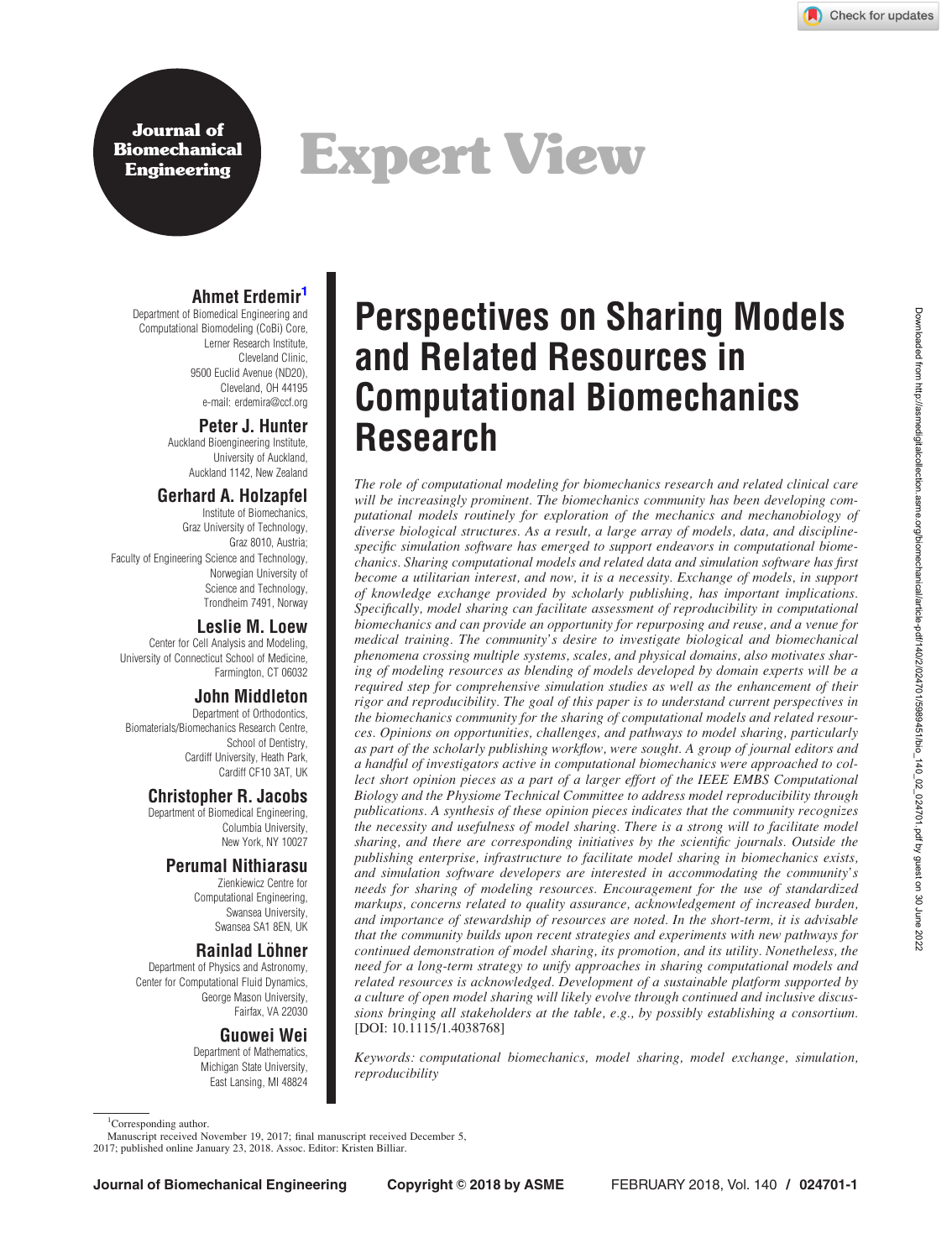# Beth A. Winkelstein

Department of Bioengineering, University of Pennsylvania, Philadelphia, PA 19104

# Victor H. Barocas

Department of Bioengineering, University of Minnesota, Minneapolis, MN 55455

#### Farshid Guilak

Department of Orthopaedic Surgery, Shriners Hospitals for Children, Washington University, St. Louis, MO 63130

#### Joy P. Ku

Department of Bioengineering, Stanford University, Stanford, CA 94305

#### Jennifer L. Hicks

Department of Bioengineering, Stanford University, Stanford, CA 94305

## Scott L. Delp

Department of Bioengineering, Stanford University, Stanford, CA 94305; Department of Mechanical Engineering, Stanford University, Stanford, CA 94305

# Michael S. Sacks

Department of Biomedical Engineering, University of Texas at Austin, Austin, TX 78712

#### Jeffrey A. Weiss

Department of Bioengineering, University of Utah, Salt Lake City, UT 84112

# Gerard A. Ateshian

Department of Mechanical Engineering, Columbia University, New York, NY 10027

# Steve A. Maas

Department of Bioengineering, University of Utah, Salt Lake City, UT 84112

#### Andrew D. McCulloch

Department of Bioengineering, University of California San Diego, La Jolla, CA 92093

# Grace C. Y. Peng

National Institute of Biomedical Imaging and Bioengineering, National Institutes of Health, Bethesda, MD 20892

#### 1 Motivation

Computational modeling has greatly augmented our understanding of the role of mechanics on biological function, and now it is a widely utilized strategy for biomechanics research. The reach of computational biomechanics spans practically all organs

and tissue types, from brain [[1](#page-9-0)] to cardiovascular system [\[2\]](#page-9-0), and from respiratory function [\[3](#page-9-0)] to musculoskeletal response [\[4\]](#page-9-0). Simulations have been utilized to explore the etiology of diverse pathologies such as osteoarthritis [[5](#page-9-0)], osteoporosis [\[6\]](#page-9-0), and cardiovascular [[7](#page-9-0)] and cerebrovascular [[8](#page-9-0)] aneurysms, to name a few. Predictive modeling has elaborated on the consequences of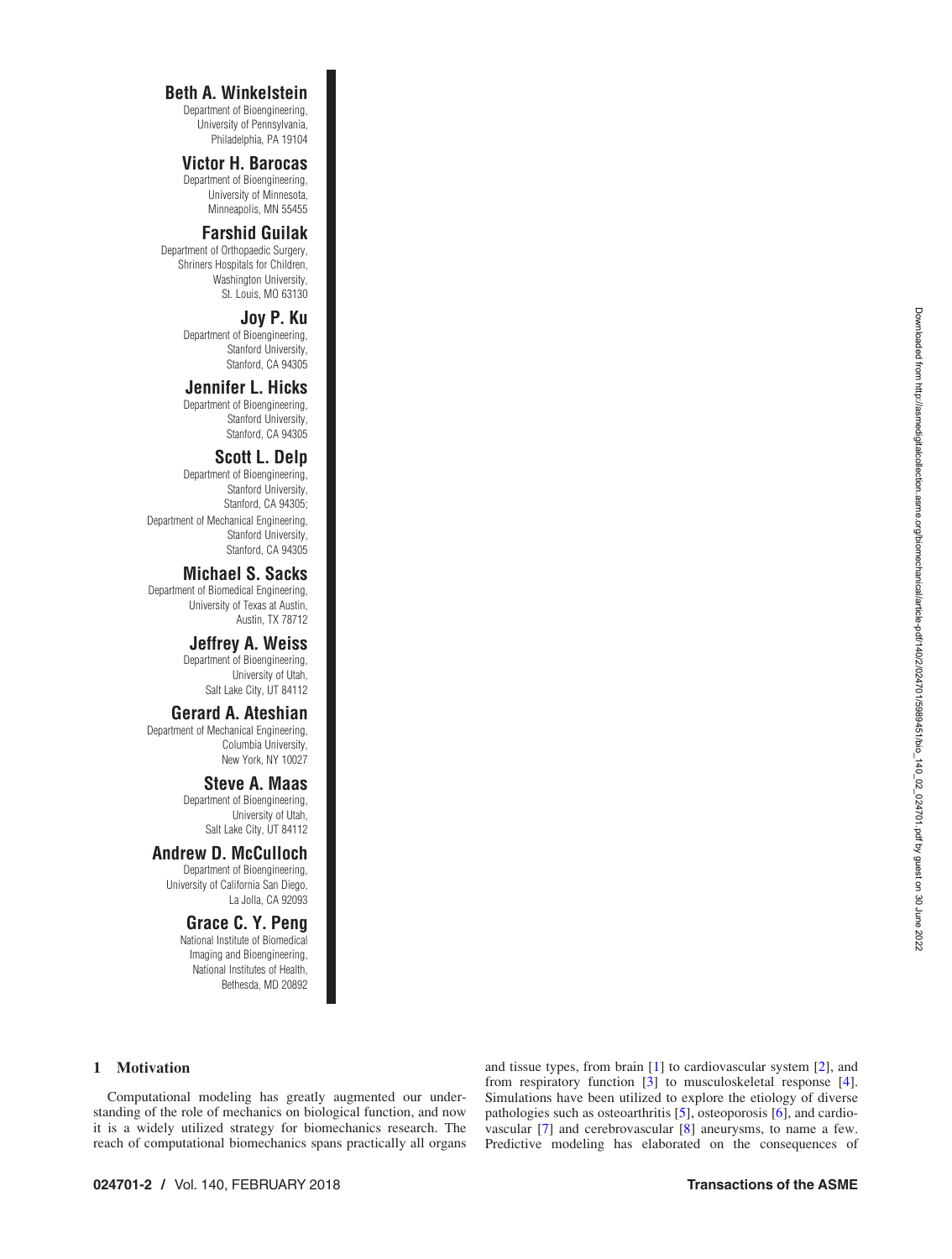traumatic injuries to organ systems [[9](#page-9-0)]. Simulation-based design of effective and safe innovations, ranging from rehabilitation strategies [[10\]](#page-9-0) to cardiovascular stents [[11\]](#page-9-0) and orthopaedic implants [\[12](#page-9-0)], has become possible. In silico approaches have also penetrated medical care, e.g., physics-based modeling of arterial flow is an emerging clinical tool for patient-specific diagnosis of heart function [[13\]](#page-9-0). Under these circumstances, computational biomechanics can be considered as a viable alternative to minimize experimentation including cadaver testing, animal studies, and research on human subjects. Its role in basic and applied science and in translation of technologies and innovations to the medical field will likely expand.

The fundamental product of scientific conduct is the generation of new knowledge and scholarly publishing is the common medium for knowledge exchange. In computational biomechanics, models, data (for development and evaluation of models), simulation software, simulation workflows, and simulation results are intermediaries to biomechanics knowledge. Access to these intermediate products of the modeling and simulation lifecycle can have significant impact on the perceived quality of scientific findings and can dramatically improve the efficiency of subsequent scientific conduct and translation of scientific knowledge to the application domain. An important benefit of model sharing is the increased reproducibility potential of a modeling and simulation study [\[14](#page-9-0)]. Computational biomechanics relies on virtual representations with detailed definitions of anatomical, structural, and physiological properties, which are driven by lifelike loading and boundary conditions. Simulations use advanced software capturing the physics of the body, organs, joints, tissues, and cells, down to the molecular level. The constraints of publication venues and the reliance on a natural language may unintentionally prevent adequate descriptions of model components and simulation steps [[15\]](#page-9-0). Consequently, someone who is interested in rebuilding the model or at least repeating the simulations to understand the reproducibility of a computational study will likely be at a disadvantage. A model, when provided in its original form, is complete and defined in a formal language. This representation removes the potential for errors in interpretation, i.e., when the developer describes the model and when the prospective user interprets the developer's description to regenerate the model and reproduce simulation results. Another important and obvious benefit of model sharing is the opportunity for repurpose and reuse. Future users of a model, if it is available, can focus on the scientific question or clinical application rather than rebuilding the model from scratch. Development of biomechanics models can be labor intensive and time consuming. Availability of virtual specimens, subjects, and populations offers the promise to increase the efficiency of computational biomechanics as a discipline. Representation of biomechanics, a persistent phenomenon coupled to biological function, is a necessity for multisystem and multiscale modeling and simulation [\[16](#page-9-0)]. Interdisciplinary groups have an increasing need for biomechanics models for more holistic explorations of body, organ, tissue, and cell behavior [\[17\]](#page-9-0). It is not surprising that modeling communities and funding agencies promote sharing of models for such purposes [\[18,19](#page-9-0)]. Finally, access to models and relevant data and software provides diverse training opportunities. An engineer may learn about modeling and simulation techniques, i.e., strategies for anatomical and mechanical representations of biological structures. A scientist in training can use the model to understand the biomechanical behavior of organs and tissues. A physician may perform surgical simulations with the model, for rehearsal or to understand the biomechanical consequences of an intervention [\[20](#page-9-0)]. All these benefits already motivate sharing in computational biomechanics despite its potential burden on the scientific workflow. Plus, with our increased dependency on computational modeling and simulation for research and clinical care, sharing of models and related products is becoming a necessity rather than a leisure activity.

The biomechanics community has been responsive to the emerging need for sharing computational models and related products. Simulation software, which are free and open source have been developed and are gaining traction. It is now possible to access highly sophisticated biomechanics software enabling capabilities for cardiovascular fluid flow simulations [[21\]](#page-9-0), finite element analysis of tissue deformations [\[22](#page-9-0)], and musculoskeletal movement simulations [[23\]](#page-9-0), among many others. Some of these softwares are available for any type of use, including commercial; some others are restricted for academic use only. Infrastructure to host modeling and simulation projects has been launched and is publicly available [[24\]](#page-9-0). Many investigators have already used these platforms to disseminate data and models that are relevant to biomechanics research [\[25](#page-9-0)]. Scientific journals targeting biomechanics audiences have started to encourage the sharing of data, models, and software and have provided some guidance. All these initiatives are partially in response to the requirements of funding agencies, which are increasingly aware of the value of sharing data and models and have incorporated such activities as a condition of funding [[19\]](#page-9-0). All stakeholders are adjusting to this changing landscape, and as a result, acceptance of sharing products of scientific conduct, including computational models, seems to be accelerating. On the other hand, the biomechanics community at large may still have reservations about sharing models. Such reservations can only be addressed if anecdotal experiences, which seem to point toward cultural issues, technical capabilities, economic burden, and fragmentation of the modeling enterprise, are documented clearly.

The goal of this document is to understand current perspectives of key stakeholders on the sharing of computational models and related materials in biomechanics. The activity emerged from a larger effort of the IEEE EMBS Computational Biology and the Physiome Technical Committee to address model reproducibility through publications [\[18\]](#page-9-0). Elaboration of opinions, from individuals at the front lines of scholarly communication and from teams at the heart of modeling and simulation infrastructure, will help elucidate the expectations for sharing in computational biomechanics, clarify emerging opportunities, and define imminent and long-term challenges. Consolidation of such perspectives will eventually provide a pathway to realize model sharing in a structured and sustainable manner, supporting existing knowledge exchange platforms of scholarly publishing with a model exchange culture.

#### 2 Solicitation of Perspectives

A group of editors of scientific journals relevant to biomechanics were approached along with several members of the biomechanics community who have been active in model sharing. An invitation was sent by the first author of this commentary to a total of eight journals and six prominent members of the biomechanics community. The invitation described the goal of the commentary as to curate opinions of journal editors and leaders and stakeholders in the biomechanics community on opportunities, challenges, and pathways for model sharing. It instructed invitees to write a short paragraph on model sharing and reproducibility within the context of their activities in the community and possibly in relation to the journals with which they have been associated. They were asked to limit their contribution to approximately 300 words but not more than 500 words plus references, and focus on how they think model sharing can be incorporated into our scientific workflow and how this may impact the quality of research, translation, and training. They were encouraged to identify and discuss any requirements, obstacles, success stories, and behavioral changes in a forward-thinking manner such that a sustainable ecosystem can be established for model sharing, reproducibility, and reuse. The invitees were reminded that the goal was to incorporate all these opinion pieces in the commentary verbatim with an introduction (to describe motivation and the process of acquiring opinion pieces) and a discussion (to synthesize the contributions and augment with supporting information). In a follow-up communication, the invitees were encouraged to include their co-editors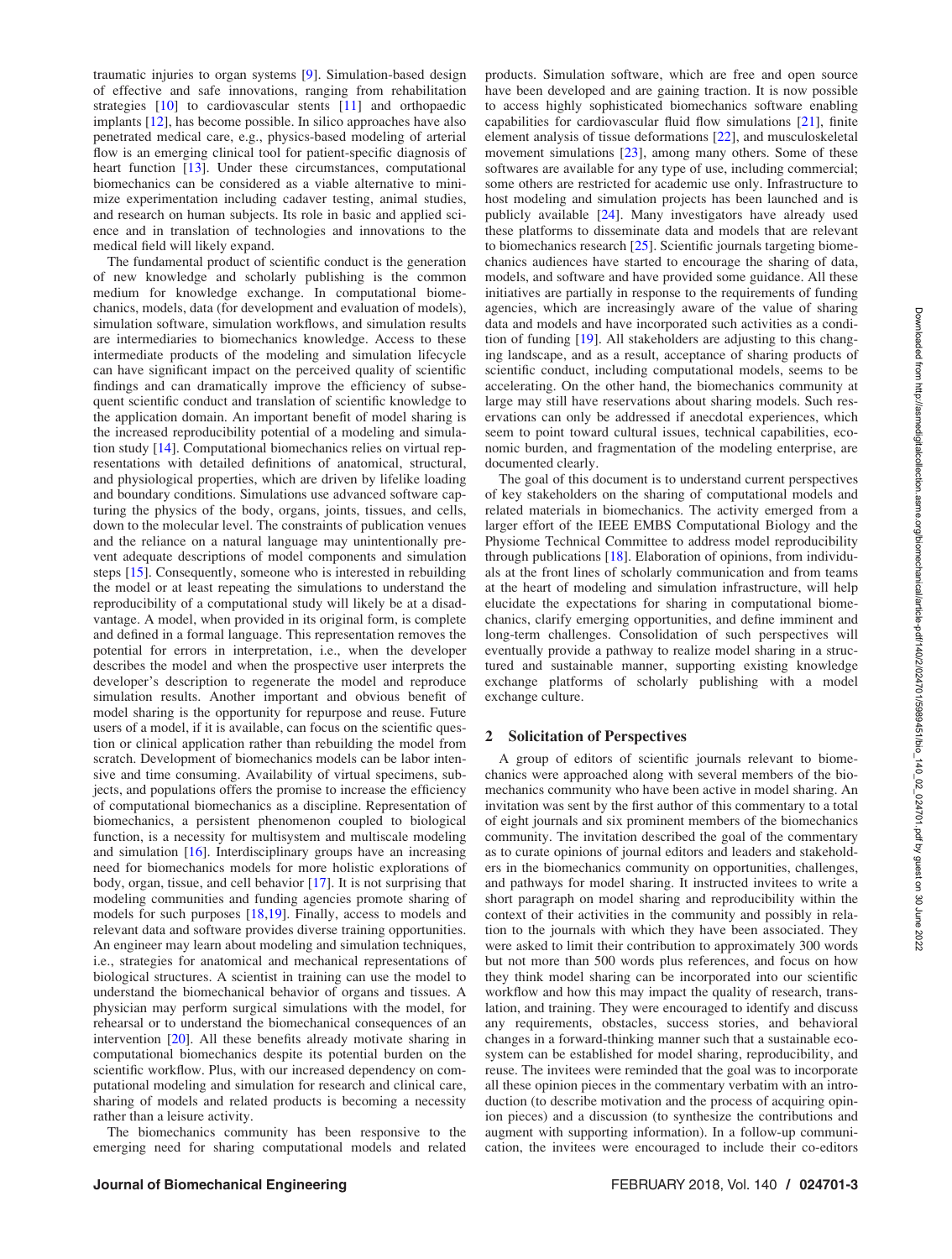and collaborators to their individual opinion piece to provide a group perspective; to cite any relevant editorials and publications that may help them to convey their message and may provide a more comprehensive view of the ecosystem and culture in regard to model, data, and software sharing; to provide a perspective beyond model sharing, to include data and software sharing as well; and to keep the document focused on high priority opportunities, challenges, and success stories.

#### 3 Individual Opinion Pieces

Editors from six scientific journals and four groups prominently involved in model sharing responded to the inquiry. Their individual perspectives on opportunities, challenges, and pathways for model sharing in biomechanics are provided below with minor edits, i.e., for consolidation of citations and for clarification of acronyms.

Perspective from Peter J. Hunter and Gerhard A. Holzapfel (Editors in Chief, Biomechanics and Modeling in Mechanobiology): Any discussion of model sharing needs to be clear about terminology: (i) a model simulation is repeatable when rerunning it produces a consistent result (within appropriate error bounds if the model is stochastic), and that of course is the bare minimum requirement. (ii) More usefully, a model is reproducible when its outputs can be reproduced by a machine from an unambiguous statement of the model equations, together with specified values of the model parameters, initial conditions, and boundary conditions. Markup languages such as CellML, $^2$  SBML, $^3$  NeuroML, $^4$ and Field $ML^5$  are designed to encode a model in unambiguous and declarative form (if a model is encoded in a procedural language like MATLAB, it is difficult to then incorporate it into another model). The markup language SED-ML<sup>6</sup> [\[26](#page-9-0)] is designed to specify the simulation protocol for running the model with specified inputs and outputs. Note that not all models are biophysically based, and there is a place for the rule-based based approach common in "agent based" modeling. In fact most models will have some type of "black box," often in the form of an empirically derived constitutive relation. (iii) A model is reusable when it can be used as an independent model or as a module within another model. This requires that the appropriate use of the model is well documented, and that its limitations are clear, and that the model is semantically annotated (often with community derived ontologies) to provide the biological and biophysical meaning of all of its variables and components. (iv) A model is discoverable when it has been annotated with metadata that describe the purpose and use of the model sufficiently to allow the model to be retrieved via a webservice. (v) A model is validated when its predictions under specified conditions match experimental observations.

It is the role of peer-reviewed journal publications to assess the level of model validation, but the publishing process is currently failing to ensure that published models are reproducible, reusable, and discoverable. For models that are based on algebraic and/or ordinary differential equations, there are well-established standards [[27–](#page-9-0)[30](#page-10-0)], model repositories [[31\]](#page-10-0), and freely available soft-ware [\[32](#page-10-0)]. However, for spatial modeling, typically using finite element methods (FEMs) to solve partial differential equations, the creation of standards is much more difficult and is discussed elsewhere in this volume. We advocate a step in this direction for the biomechanics community by establishing a database of all commonly used material constitutive laws based on the CellML standard (see, for example, Fibre Dispersion Law [\[33](#page-10-0)], which is based on Gasser et al. [\[34](#page-10-0)]). The visualization of these constitutive laws should use a three-dimensional (3D) view of a homogeneous

5 <http://physiomeproject.org/software/fieldml> 6 <https://sed-ml.github.io/>

material cube that can be tested in silico with standard biomechanics protocols. Such a facility will shortly be available via the Physiome model repository.

Perspective From Leslie M. Loew (Former Editor in Chief, Biophysical Journal and Principal Investigator, Virtual Cell  $Project^7$ ): The Biophysical Society and Biophysical Journal are fully committed to transparency, reproducibility, and data sharing for all the research that we publish. I am about to end my 5-yr term as Editor in Chief and am most proud of the measures that we have taken, in collaboration with the Society, to insure that research reproducibility is a hallmark of every paper (see Loew et al. [\[35](#page-10-0)]). We have done this by developing a comprehensive set of "Guidelines for the Reproducibility of Biophysics Research" [[36](#page-10-0)]. This is a living document that has been updated and modified over the past two years as new technologies and data sharing resources emerge. The two basic principles that these "Guidelines" strive to ensure are:

- (1) Research results should be reported with sufficient detail to enable replication of the study in other laboratories (using supporting information as necessary).
- (2) Data or material produced in a published study should be readily disseminated and openly accessible whenever feasible (either as supporting material, through deposition in databases or repositories, or through the author's website and laboratory).

How are these principles translated into practice for the particular challenges associated with software and model sharing? Here, are excerpts from the Biophysical Journal Guidelines that address these specific issues:

4.6 COMPUTATIONAL SYSTEMS AND PHYSIOLOGICAL MODELS. SBML and CELLML are two emerging standards for encoding computational models related to systems biology and physiology. To assure public access to such computational models, authors should, where applicable, deposit their models in the CellML Model Repository or the Biomodels Database. Other public databases for models developed in  $NEURON<sup>8</sup>$  or  $VCell<sup>7</sup>$  should also be utilized where applicable. When this is not possible (e.g., in the case of MATLAB or other code), authors should include their model code as a file in the online Supporting Material.

4.8 SOFTWARE. Authors must declare the location and accessibility of any custom code and software central to the main claims of their paper. We recommend deposition of source code on GitHub together with a listing on Zenodo, which will assign a Digital Object Identifier (DOI) to make the upload uniquely citeable; this DOI should be reported in the manuscript.

How can we achieve better compliance with journal guidelines for model sharing? I am opposed to regulations by granting agencies to compel authors to adhere to rigid requirements: in our diverse research fields one size fits all approaches are just unworkable. However, a strong and coherent partnership between editors, model authors, and software developers can work. In particular, software developers can provide the tools to make these operations as painless as possible. I am the Principal Investigator for a comprehensive software environment for modeling cell physiology called Virtual Cell, $\frac{7}{2}$  giving me an additional perspective with which to address issues of model and software sharing. For example, when our users publish a paper containing a VCell model, we encourage them to make their models public through the VCell database and provide access instructions within the published paper. Users are also encouraged to fully annotate their models to facilitate searching for and reuse of model components. VCell supports export of models into standard formats such as SBML<sup>9</sup>

8 <http://senselab.med.yale.edu/modeldb/default.asp> 9 <https://academic.oup.com/bioinformatics/article/19/4/524/218599>

<sup>&</sup>lt;sup>2</sup><https://www.cellml.org/>

<sup>3</sup> <http://sbml.org/>

<sup>4</sup> <https://neuroml.org/>

<sup>7</sup> <http://vcell.org/>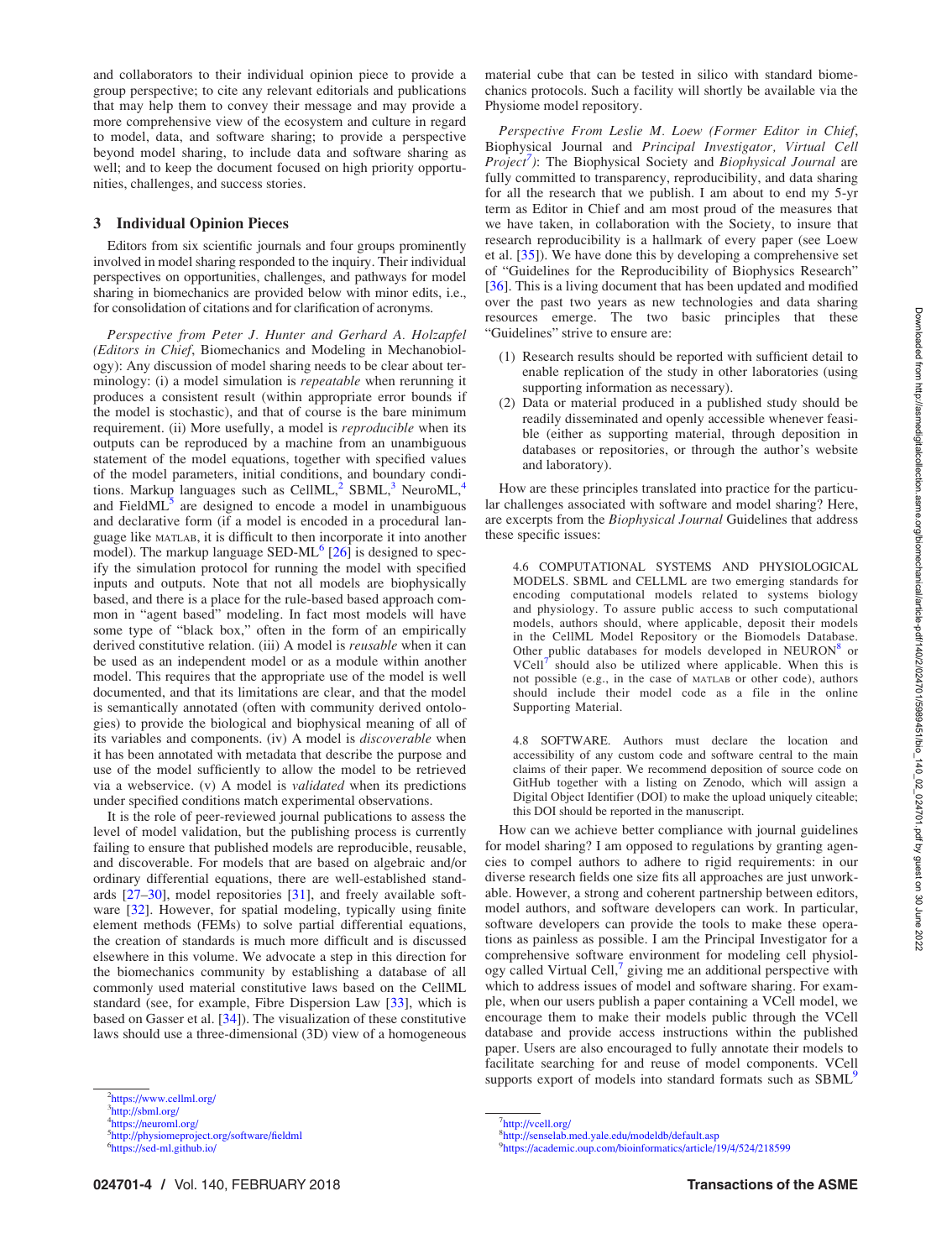[[37](#page-10-0)] and users are urged to deposit them in the Biomodels Database hosted by the European Bioinformatics Institute<sup>10</sup>. Ultimately, as the community comes to appreciate the value of verifiable and reusable models, authors will be fully incentivized to routinely comply with these best practices.

Perspective From John Middleton and Christopher R. Jacobs (Editors, Computer Methods in Biomechanics and Biomedical Engineering): Model sharing during the journal submission/ review process is considered to be a good idea and such requirements will no doubt increase as software systems become more embedded within both the research and commercial environment. Sharing of models/software/data has been attempted in the past and of course many large internationally used software packages have been successfully developed along the lines of knowledge sharing, and such packages now form the basis of many biomechanical simulation journal submissions. The sharing of simulation software can indeed work very well particularly in cases which can be well defined and where the fundamental physical equations of the system lend themselves to the application of modeling techniques such as the FEM. Here, further checks such as accuracy/convergence/validation can be quantified which can add further assurance to the results presented.

However, with more complex simulation systems, particularly in the ever expanding area of life sciences, such as cell mechanics, contact, nonlinear response, and biodynamics, it will become increasingly difficult for an author and reviewer to agree on both the physical nature of the problem (mathematical/numerical definition) and the subsequent techniques used to generate and solve the simulated process. Likewise careful consideration needs to be given to how data are generated during the simulation process and in what format the resulting output is prepared and presented. (Very often color plots can be most confusing and not easy to interpret.)

In essence, model sharing is considered to be a progressive idea and one that the journal of Computer Methods in Biomechanics and Biomedical Engineering would support. The area of computational biomechanics/biosimulation/tissue modeling is one that will continue to expand and find further application throughout the life sciences. The understanding and sharing of such techniques provides the opportunity for software developers to share both existing science and new and novel methods which will further enhance the successful development of accurate and validated computational simulation systems. From the reviewers point of view, model sharing can also provide a degree of reproducibility which can give confidence in the results together with a guide to the accuracy and quality of the resulting presentation of output.

(A warning: Many individuals and others have developed simulation packages where it may not be clear how the software, the data generation, or the resulting output have been prepared and coded. Here, it may be difficult to access source coding or to be able to apply diligence/confidence to results which may indeed be reproducible. FEM techniques can be notoriously difficult to reproduce and great care must be taken in that the person providing the shared data states clearly and fully what is being shared.)

Perspective From Perumal Nithiarasu, Rainlad Löhner and Guowei Wei (Editors, International Journal for Numerical Methods in Biomedical Engineering): Model sharing in biomechanics and biomedical engineering is becoming an essential route to innovation. By openly sharing new and state of the art models (theoretical, computational, and physical), research groups can accelerate inventions for the benefit of the community. Our expertise is in the area of computational model development. Developing and testing a new computational model is a mammoth task and sharing a computational model (codes) will certainly benefit many upcoming researchers and the community.

However, a number of challenges should be considered before finding the best way of sharing new models (note that there are many open source initiatives already available). Our experiences dictate that simply sharing a computational model in this area will be counterproductive. Before models are shared, they should be benchmarked against other models and reality [\[38](#page-10-0)]. A model in the area of biomedical engineering will be as good as the data used in the model. The model can only be reliable if uncertainties related to the data input and boundary and initial conditions are reduced. We think that before a model is accepted for sharing, the models should be benchmarked by a group of researchers on real and reliable data. The model should be shared along with all the necessary inputs so that others can reproduce identical results.

As seen in the aforementioned reference, International Journal for Numerical Methods in Biomedical Engineering has already taken initiatives toward benchmarking of models. The editorial board members of the journal are supportive of this direction and one special issue has been published on benchmarking already. In addition to groups coming together to produce benchmark solutions, the journal has started sharing data. We do not believe anything is stopping the journal from sharing the models (codes). However, an internationally accepted standard of sharing the models will be useful for the future. An established method of sharing models will avoid populating the community with misleading and incorrect models.

Perspective From Beth A. Winkelstein and Victor H. Barocas (Co-Editors, Journal of Biomechanical Engineering): Archival journals play an important role in the preservation and sharing of data and models. With the advent of supplemental material and long-term storage of electronic information, journals are uniquely situated to extend their existing roles as the stewards of scientific information and the arbiters of reproducibility. Both of these roles, however, must evolve with the demands and opportunities of the times.

In the context of information storage, the sheer volume of data that now can be generated and must be vetted, stored, and accessed efficiently would have been unimaginable just a few years ago. An additional challenge comes from the wide array of journals. Each journal has its own criteria for acceptance, its own scope and audience, its own storage mechanism, and its own dissemination policies. Researchers publish work with similar themes and model content in different journals so as to achieve the largest possible audience and impact for their work. One must ask, therefore, how the same model is to be shared among multiple journals, often with different publishers, in a way that promotes critical analysis, implementation, and advancement of the work. It also may be that the format of a model most useful to one community is not the same as that best suited to another. It is therefore our duty as researchers, modelers, and editors to work together to develop better mechanisms for transfer of knowledge across traditional boundaries.

In the context of reproducibility, modeling presents a unique challenge. When one writes a manuscript about, e.g., a biaxial experiment, one does not provide the testing device and the sample; rather, one provides a description of what device was used, how the samples were obtained, and what protocols and analytical methods were used so that the reader can reproduce the experiment. In contrast, a computational modeling paper can also provide the code that was used to do the study as well as any necessary supporting files. It is incumbent upon our community as a whole to define what a sharable model is and then, definition in hand, to enact appropriate guidelines and practices.

Finally, we observe that the change from physical to digital data storage has made possible a centralized archive that could be lost for a variety of reasons. In the era of print-only media, every library had a copy of the journal. An electronic journal, however, exists only where the publisher's server is (or in the cloud). In light of this potential vulnerability, a central federal archive or a <sup>10</sup>https://www.ebi.ac.uk/biomodels-main/ **1[0https://www.ebi.ac.uk/biomodels-main/](https://www.ebi.ac.uk/biomodels-main/) 10https://www.ebi.ac.uk/biomodels-main/**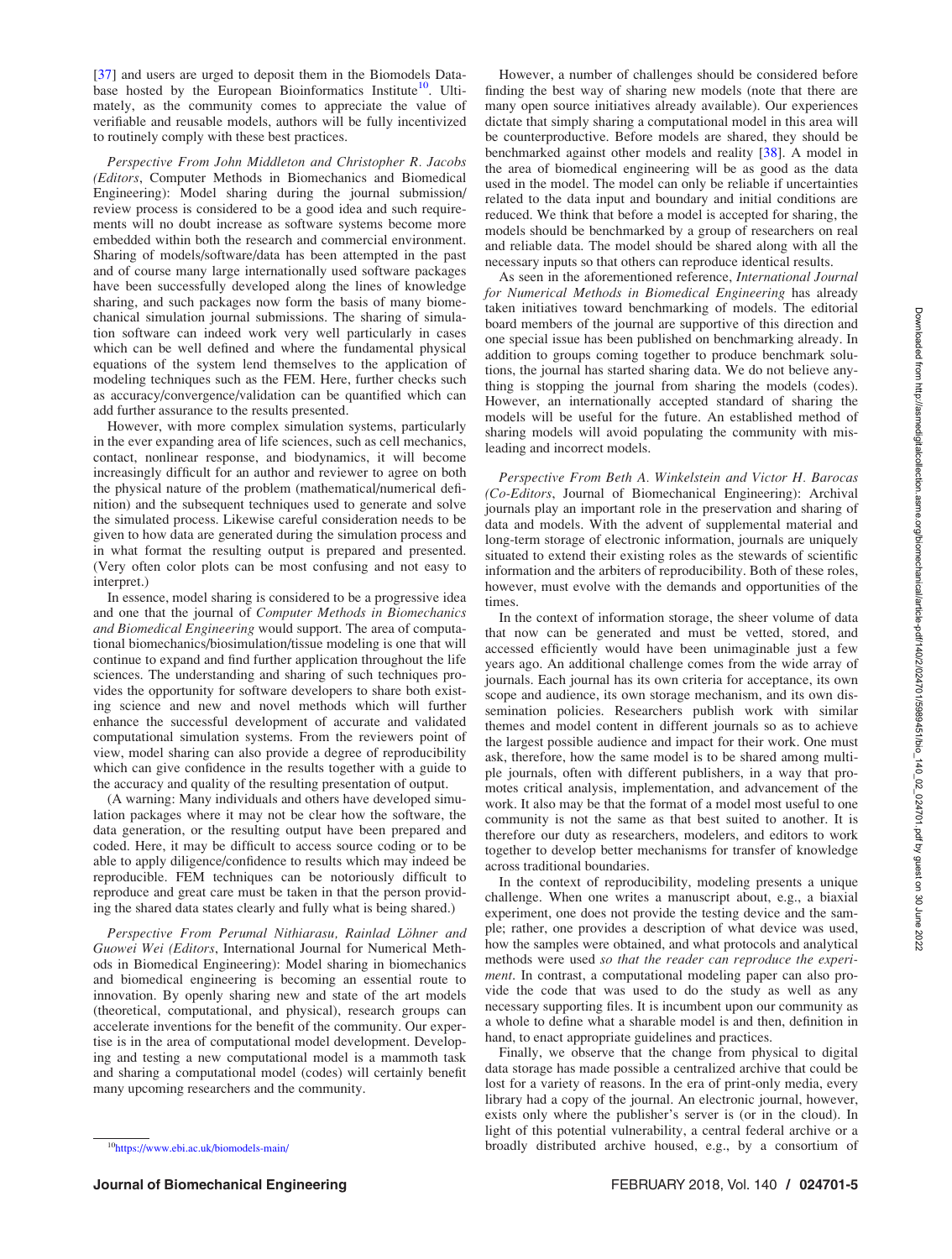<span id="page-5-0"></span>academic and commercial partners, may be the best solution in the long run.

Perspective From Farshid Guilak (Editor in Chief, Journal of Biomechanics): In the field of biomechanics, we are witnessing unprecedented growth in the sheer rate and volume of our research output. New techniques are now available that provide high-throughput spatial and temporal acquisition of biomechanical, imaging, and biological data. Simultaneously, rapidly increasing computational power has made computational modeling at spatial and temporal resolutions that were not possible only a few years ago.

With this increasing wealth of data and computational ability, it is important to realize that we have potentially introduced new sources of error into our research that can influence the rigor and reproducibility of scientific reports in potentially unpredictable manners. This broader issue has also been brought to bear by the National Institutes of Health (NIH), which has provided a set of principles and guidelines designed to improve research rigor and reproducibility [\[39](#page-10-0)]. A number of different issues are addressed in these guidelines, but particularly relevant to the field of biomechanics are the topics of transparency in reporting in research, as well as the facilitation of data and material sharing. Even with the increasing pressure from journals to keep publications succinct, the highly interdisciplinary field of biomechanics is well poised to address these issues, particularly with respect to issues relating to the lack of details in being reported in methods and results. The increased ability to share methodologic details, process, and data collected will be critical to improve reproducibility, and supports the NIH recommendation that datasets be deposited in repositories where they be bidirectionally linked to the published paper.

To address these issues, the Journal of Biomechanics has introduced a number of tools for Content Innovation to allow presentation, sharing, and storage of detailed methods and large datasets and models in archival journal papers [[40\]](#page-10-0). These tools are described in detail elsewhere, but include online instruments such as the Interactive Plot Viewer, 3D Geometric Shape, and Model Viewer, Virtual Microscope, Interactive MATLAB Figure Viewer. In brief, these tools allow free-standing online viewing, manipulation, and downloading of data, figures, models, and large image/ movie datasets.

To accompany the archiving of datasets and models, it will be critical to develop and evolve standards for the reporting of various experimental and computational studies/methods (e.g., Guilak et al. [\[41](#page-10-0)]; Erdemir et al. [[15](#page-9-0)]). With increasing reliance on electronic publishing, such large datasets can be directly linked to published manuscripts. Such information is not limited simply to individual datasets but can also complex computational models, detailed mathematical derivations, computational algorithms/software, and interrelated multimodal, multidimensional datasets (e.g., combined mechanical/biological/imaging/etc.). Allowing full access to the methods, models, and data in the archival format that journals provide will ensure the biomechanics makes continuing strides in rigor and reproducibility.

Perspective From Joy P. Ku, Jennifer L. Hicks and Scott L. Delp (Developers of OpenSim<sup>11</sup> and SimTK<sup>12</sup>): In the musculoskeletal modeling community, sharing models, data, and software has had a transformative impact on research and training. For example, Fregly and coworkers shared a rich set of experimental data and models for predicting knee joint contact forces. Researchers have downloaded these resources over 9000 times [[42](#page-10-0)], and the data provide a benchmark for validating simulation algorithms [[43–46\]](#page-10-0). Our group develops and shares OPENSIM [[23\]](#page-9-0), an open source musculoskeletal modeling and simulation software package. The software, and accompanying models and data, have supported over 900 scientific publications, provided the

technology needed for over 120 grant submissions, and helped teach biomechanics in K-12 through graduate programs. While the benefits to the community seem clear, most models, software, and data produced by the community still are not shared.

Our 2015 survey of 49 leaders in the field revealed that fears of not being properly cited, fears of misuse, and the time and effort required for sharing and maintaining the resource are the largest barriers to sharing. But the experiences and successes in our community and others point toward several ways we can overcome these barriers, including creating and publicizing rewards for sharing and developing infrastructure that eases the burden of sharing.

Tapping into academia's rewards structure—for example, using contributions to open science as a criteria for promotion, awards, and grants—would accelerate sharing. There are also existing benefits of sharing that should be promoted more broadly. For instance, an analysis of our laboratory's research demonstrates that studies in which models, data, and simulations are shared receive significantly more citations than similar papers without shared resources. Piwowar and Vision also found this to be the case in their analysis of gene expression microarray data [[47\]](#page-10-0). For many researchers, a demonstrable increase in publication impact could override the occasional instance of not being cited by someone who uses their resource. Thus, we need to better highlight this benefit within the community, for example, by creating algorithms to automatically compile and promote such statistics.

The benefits may still be outweighed, though, by the extra effort required to share the resource [\[48,49](#page-10-0)]. For example, it took over a week to prepare a model from one of our recent studies [[50](#page-10-0)] such that it could be successfully and easily reused. Here is where technology and investments in shared infrastructure could help. For example, the SimTK repository<sup>12</sup> we developed provides a website for easily uploading and downloading shared resources, communicating with users, tracking usage, and building collaborations. Hundreds of researchers use the site to share their models and tools and are relieved of the burden of developing and maintaining such infrastructure within their own labs.

We need leaders to show the way—individuals who commit to sharing their own research outputs and advocate for increased sharing. Even small actions can help shift the norm. We encourage members of the community to share a dataset, advocate for fellow researchers who share resources to receive awards or promotions, or recognize the value of resource sharing in grant applications. Science is a team sport. By working together to build collective resources, we can accelerate progress.

Perspective From Michael S. Sacks (Former Editor, Journal of Biomechanical Engineering and Former Chair, New Directions Committee, Summer Biomechanics, Bioengineering and Biotransport Conference): At the New Directions Committee held at the Summer Biomechanics, Bioengineering and Biotransport Conference in 2016, we discussed and approved a proposal to establish a "global biomechanics wiki" that will act as a Biomechanics Modeling Wiki (BMW). It is hoped that this will become a comprehensive multidisciplinary library of computational models and data coupled with a database of experts. The plan is to have data entered as wiki entries and moderated blogs. The present format includes: (1) develop a comprehensive multidisciplinary library of computational models, data, and expertise; (2) format: online Wiki entries and moderated blogs; (3) coordination with community: start with ASME BED, add BMES, ESB later on; (4) industry outreach: industrial partner program; (5) regulation/guidance: NIH, FDA, ISO; (6) collaboration with BME journals: introduce a mechanism for data submission as supplementary materials.

The content structure is: (1) consolidate existing data from published sources/prominent groups; (2) review of computational medicine related efforts; (3) focus on all computational scales: system  $\rightarrow$  organ  $\rightarrow$  tissue  $\rightarrow$  cell; (4) initial focus on cell/tissue and organ via continuum modeling; (5) simulations—models, geometry, model parameters, simulation cases, boundary conditions, flow conditions, loads, stresses, benchmark test cases,

 $11$ http://opensim.stanford.edu/<br> $12$ https://simtk.org/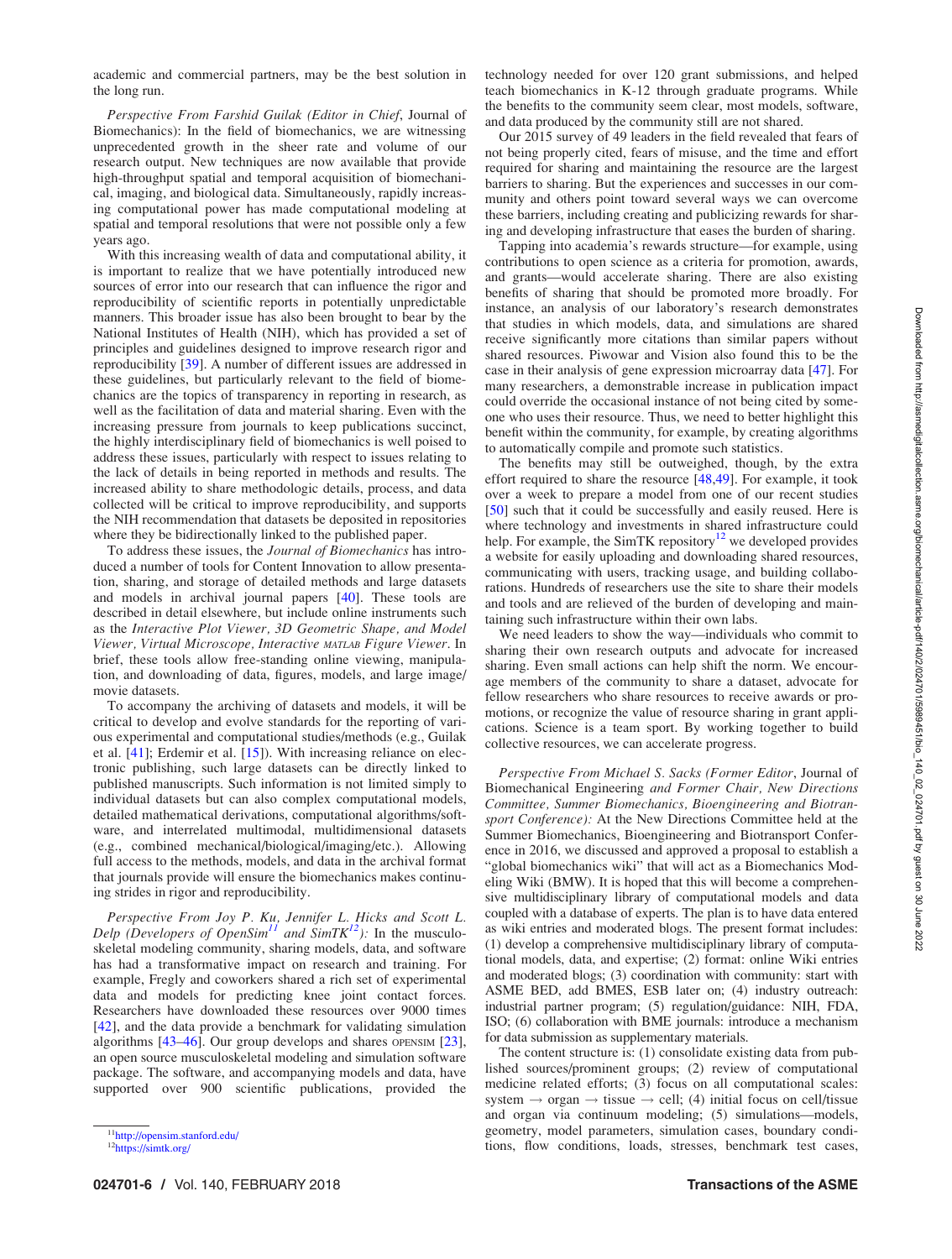<span id="page-6-0"></span>documentation, code/algorithm library, verification and validation steps, approaches, guidelines; (6) databases—in vitro, ex vivo, in vivo experiments, material testing data (AFM, biaxial, micropipette aspiration), example clinical data.

Currently, the site is built on the Python programming language using its web framework, Django. The data models are stored in the database using PostgreSQL. A popular Javascript library, Angular.JS, is being used to implement dynamic features to the site as well as data interaction features. Every web view loads the necessary components to serve its functions. Currently, a substantial section of the BMW has been developed. Of particular interest to BED members will be the Expertise Database Module. Users can create their own expertise entry with a list of fields to fully describe the expertise of the user. The entries are searchable and indexed. An expertise entry is similar to a user profile. We have also been coordinating with ASME to coordinate with their related efforts. It is anticipated that a beta version will be available for review by BED members by early spring 2018. We are also coordinating with ASME and BED to establish the BMW as part of a larger ASME effort and to secure stable funding.

Perspective From Jeffrey A. Weiss, Gerard A. Ateshian and Steve A. Maas (Developers of FEBIO<sup>13</sup> [\[22](#page-9-0)[,51](#page-10-0)]): FEBIO is a freely available software suite for the simulation of mechanics, reaction and transport in solids, mixtures, and fluids. The mathematical framework is based on discretization of coupled partial differential equations that vary in space and time. Discretization and solution of the discretized nonlinear equations is based on the finite element method. This requires generation of a geometric model and specification of boundary conditions, initial conditions, and material properties. The results include the values of field variables as a function of space and time. The FEBIO software suite includes software packages for model generation (PREVIEW) and postprocessing/visualization of results (POSTVIEW).

To reproduce the results of a FEBIO simulation presented in an archival publication, users must have access to the input file to FEBIO that contains the information above. This is a text file and can vary in size up to about 1 GB depending on model size. Typical sizes are much smaller (a few MB). In addition, users need access to the specific version of FEBIO that was used in the publication so that they can run the analysis and reproduce the results, so we make sure that previous versions remain available. The results from a FEBIO simulation are stored in a binary file, and these files vary in size but can be several GB. The results are typically examined using POSTVIEW. For reproducibility and model sharing related to archival publication, our users have provided the FEBIO input file as supplementary data or they have provided the input file and/or the results via an independent web location. To facilitate reproducibility, we are working with the SimTK development team at Stanford to provide the ability to easily perform FEBIO analyses online. We welcome any journal-specific features that make it easier for readers to reproduce published results from FEBIO simulations, and we would be very happy to work with those involved to achieve this goal.

Perspective From Andrew D. McCulloch (Investigator, National Biomedical Computation Resource<sup>14</sup>): National Biomedical Computation Resource (NBCR) is an NIH-supported Biomedical Technology Research Resource established in 1994 to facilitate access by biomedical scientists to the computing power of the national supercomputer centers. Since that time, NBCR has led the development of new tools and methods for multiscale modeling of biomedical problems spanning scales of biological organization from molecule and cell to tissue and organ system. By developing integrated tools and workflows, the NBCR aims to promote interdisciplinary collaboration and the development and reuse of new multiscale models of important biomedical

problems. In addition to disseminating tools and workflows, the center also provides regular training courses and opportunities on its software tools.

Some of these tools include the Adaptive Poisson–Boltzmann Solver, APBS, a software package for modeling biomolecular solvation by solving the continuum models for describing electrostatic interactions between molecular solutes in salty, aqueous media [[52](#page-10-0)]. BrownDye uses Brownian dynamics to simulate association reactions of biomolecules [\[53](#page-10-0)]. It can be used to estimate secondorder rate constants of association and transition probabilities among binding sites. SMOL provides an efficient way to solve the Smoluchowski diffusion equation using the Finite Element Tool Kit (FETK), also developed at the NBCR. CSMOL is an instance of SMOL designed for subcelling modeling. CellPack [[54\]](#page-10-0) allows users to create three-dimensional models of the cellular mesoscale by solving the optimal packing of molecular structures in the cell microanatomy. And Continuity [\[55](#page-10-0)] is a problem-solving environment for multiscale modeling in biomechanics and electrophysiology that integrates systems models of cellular dynamics with finite element models of tissue and organ physiology. Continuity also has built-in access to a model database allowing users to share models.

Diverse driving biomedical projects on problems such as infectious diseases, systems pharmacology of cardiac arrhythmias, and contractile filament energetics in heart failure define the priorities for developing new tools and workflows that integrate these modeling tools to cross scales. NBCR investigators have been developing workflows with the Kepler framework for problems such as drug design. In a recent development, NBCR investigators used the recent theory of "milestoning" to combine molecular dynamics and Brownian dynamics simulations [[56\]](#page-10-0) to create concentric spheres around the receptor through which to track the molecule's circuitous path as it approached the receptor protein. The rate constants found using this composite method agreed well with experimental and theoretical values.

#### 4 Further Thoughts

The opinion pieces presented as part of this work were aimed for developing a communal understanding of the sharing of computational models and related resources in biomechanics and how model sharing may fit into scholarly publishing workflow. These perspectives were received from a handful of contributors, and therefore, it is arguable that the opinions may not necessarily represent the biomechanics community as a whole. Nonetheless, insights from various journal editors, scientists, and resource providers from the biomechanics world at least establish a crosssectional view on the culture and ecosystem of sharing models and related resources.

Opinion contributors acknowledged the potential benefits of sharing computational models, related data, and simulation software. For the members of the scholarly publishing community, the emphasis was understandably on the role of sharing for assessment of the reproducibility of a study at hand. Some also noted the added benefits on training, i.e., understanding new methods from shared models and code, and on potential acceleration of inventions by reuse. Perspectives from those who are at the frontlines of sharing, i.e., who develop infrastructure and who routinely share resources, provided data on reuse. Such data confirmed the potential outreach of models when they are shared, e.g., hundreds of publications based on repurposing of models, thousands of downloads. Similar to the publishing community, providers of infrastructure also indicated the impact of model sharing on training and research, i.e., to teach a modeling technique or to validate a new strategy of simulation.

Editors from various scientific journals described initiatives of their publication platforms to facilitate sharing of models used in publications. Many publishing platforms already support mechanisms for the authors to provide supplementary materials along with their scientific paper. While models and related resources

 $13$ https://febio.org/<br> $14$ http://nbcr.ucsd.edu/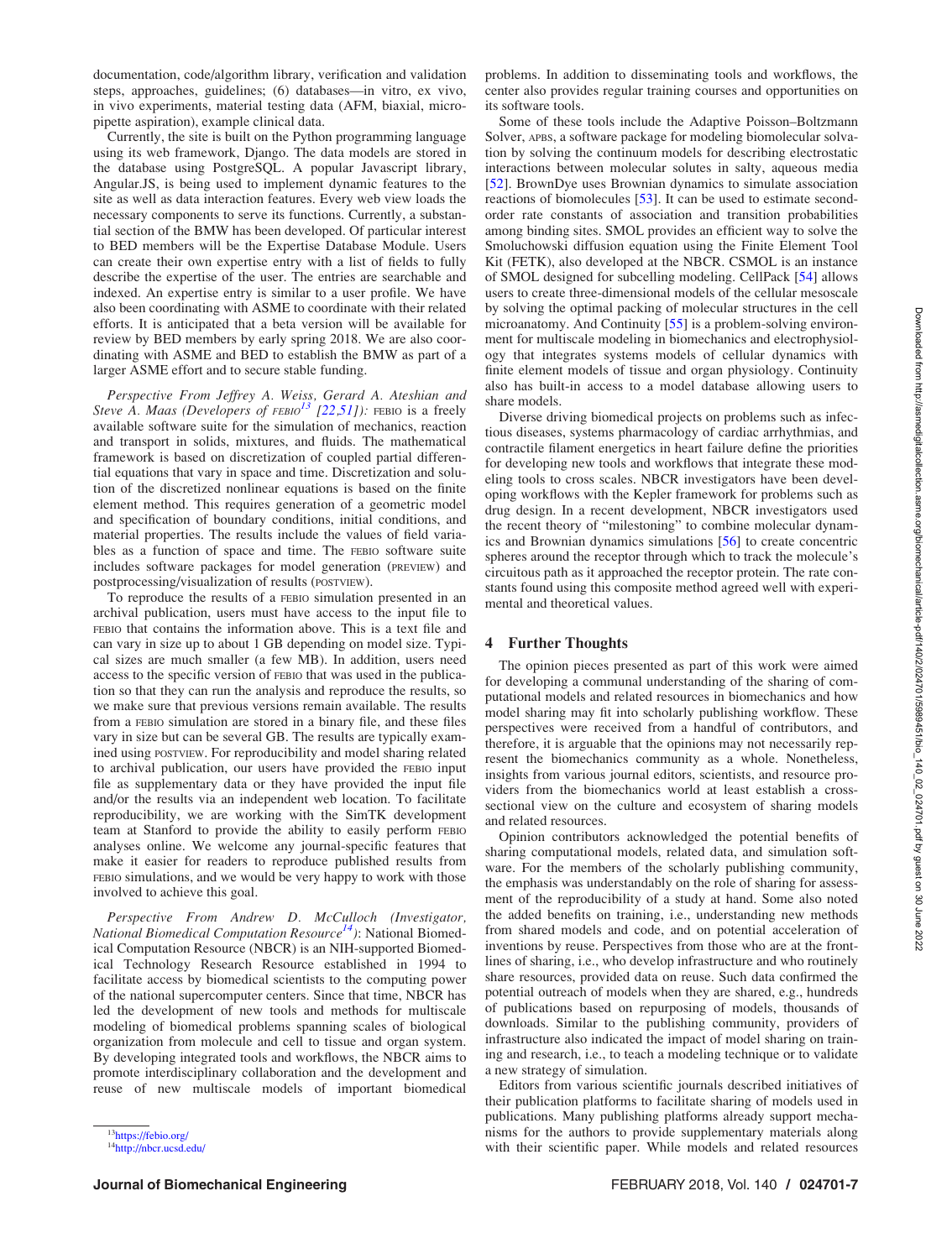can be submitted as such, use of existing repositories and public databases are also recommended. Some journals have also started providing online tools for presentation, sharing, and storage of rich content, which may otherwise be difficult to document as part of a publication. The editors encourage the use of standards (for model markup) and provide pointers to existing initiatives. Nonetheless, they also acknowledge that a model and supporting simulation code used by study authors may not conform to standards. In some cases, guidance on obtaining digital object identifiers for shared materials are now available as part of author instructions. It should be noted that acquisition of digital object identifiers for models and related resources will likely enhance discoverability of the shared material in the long term. Efforts to clarify terminology relevant to model sharing and its impact, to develop databases, to evolve reporting guidelines, and to build model benchmarking strategies are noted as important activities to enhance the sharing culture.

A fundamental and important concern seems to be related to the extent of sharing. In computational biomechanics, models commonly include representations of anatomy, physiological properties, and inputs such as loading and boundary conditions to drive simulations. When a model is shared, all this information is included as part of the definition of the model. Nonetheless, the foundational data to develop these representations, to provide input parameters, and to evaluate model performance can also be part of dissemination. Sharing of submodels, e.g., constitutive representations of material behavior and related coefficients and data as part of a comprehensive organ model, may also facilitate their reuse. Computational models can stand alone, i.e., incorporating embedded solvers for execution. Alternatively, they may rely on separate custom made or off-the-shelf commercial simulation software. In the latter case, dissemination of the model by itself has to rely on the assumption that the user of the model will also have access to the simulation software. Model providers may want to consider sharing simulation code along with the model, or providing guidance on how to access such code. Studies in computational biomechanics increasingly rely on multiscale models and large-scale simulations, which in many cases dictate the use of high performance computing [[57\]](#page-10-0). Even when disseminated, simulations with models of this nature can be hard to replicate. Sharing of simulation results will likely be helpful for these type of computational models. In addition, simplified and computationally feasible models that capture biological and physiological abstraction and simulation workflow of their detailed counterparts can be shared as a supplement. This sharing strategy may assist those who may be interested in evaluating the quality of a computational study or who may want to learn and practice advanced modeling and simulation techniques in a more accessible manner. Determination of the scope of sharing models and related resources will likely drive future development and expansion of mechanisms to support dissemination.

Individual perspectives portrayed various mechanisms for sharing models and related resources, supporting infrastructure to create a sharing culture, and challenges associated with these. Many alternative repositories exist to host computational models and relevant data and software. Journal sites, for example, provide the means for authors of computational biomechanics studies to upload their models, data, and simulation code, and investigators have started to use them for dissemination of their models and data [[58\]](#page-10-0). Federally funded and publicly available repositories are also solutions that are independent from the publication enterprise. SimTK is a noteworthy example of such a repository with prominence in the biomechanics community. A large variety of computational models have been shared through SimTK including cardiovascular models [[59\]](#page-10-0), finite element representation of joints [[60](#page-10-0)], and musculoskeletal models [\[61](#page-10-0)], among many others. Models disseminated in such repositories can be associated with multiple publications and provide the capacity to acquire separate digital object identifiers for models and data for enhanced discoverability. Institutional repositories are also amenable to the

sharing of data and models and have been used to disseminate data and models in biomechanics [\[62](#page-10-0)]. In addition, general purpose data repositories, whether commercially available, e.g., Figshare [\[63](#page-10-0)], or through nonprofit entities, e.g., Dryad [[64](#page-10-0)], can be used for resource sharing in computational biomechanics. As a last resort, models, data, and software can be shared through laboratory sites [[65\]](#page-10-0) or dedicated websites [[66\]](#page-10-0). Whatever the choice of the sharing platform, one needs to consider advantages and disadvantages related to maintenance and longevity. The diversity of platforms also indicate the fragmentation of the model and data sharing space and the potential difficulty of consolidating similar models into more comprehensive, structured, and specialized databases. There are disease specific initiatives to consolidate diverse simulation strategies and model types, e.g., for multiscale modeling of heart failure [[55\]](#page-10-0). It is also encouraging that the community is motivated to curate-related models, e.g., commonly used material constitutive laws, cardiovascular models, and to identify strategies to overcome this challenge. The development and expansion of mark-up languages, data formats, and model exchange tools will likely support such initiatives and increase the reuse potential of shared models.

Access to simulation software is also instrumental to support model sharing and its reuse, and for assessment of the reproducibility of a computational biomechanics study. The biomechanics community has successfully delivered special purpose software (free and open source software or software for academic use) for finite element analysis, e.g.,  $FEBIO$ ,  $^{13}$  $^{13}$  $^{13}$  for simulations of blood flow, e.g., SIMVASCULAR,<sup>15</sup> and for musculoskeletal movement simula-tions, e.g., OPENSIM.<sup>[11](#page-5-0)</sup> Multiscale modeling and simulation initiatives have also provided software components for simulation of biomechanics coupled with cellular function, e.g., Continuity [[67](#page-10-0)] for heart electrophysiology that also provide means to access model databases. It is now possible not only to share a computational model for download but also provide a complete platform where interested parties can repeat simulations online using a cloud-based instantiation of the model, simulation software, and computing hardware. This concept is not necessarily new in biomedical computing but in biomechanics, examples of this strategy have just emerged [[60\]](#page-10-0).

In the opinion pieces, some insight and a few concerns were noted in regard to the burden and risk of sharing computational models. An obvious and considerable cost of sharing research outputs is the development, maintenance, and further expansion of dissemination infrastructure. Repositories not only need to coexist but also to interface with each other and with publication platforms to support discoverability and achieve redundancy. This capacity is imperative when the same model and its derivatives are used for different scholarly work and may need to be provided through a unified source or at least in a traceable fashion. In addition, studies blending multiple models, data, and simulation software from different resources will likely require cross-referencing between repositories. Example platforms that are mentioned in the opinion pieces indicate that journals, independent repositories, and academic institutions are prepared for the storage capacity, bandwidth, and persistency requirements of dissemination, including that of models. An investment in cross-referencing the platforms, possibly through the use of data registries [[68\]](#page-10-0), may be helpful to achieve coherence in model sharing culture. With access to multiple platforms, the model provider can share the same model through different venues. For example, different versions of a model can be shared at the author's project site and a specific version (relevant to the published study) can be submitted to journals. Such an approach will achieve redundancy, when and if one of the dissemination site fails. To support the ecosystem of model sharing, federal agencies may provide platforms that are specific to dissemination of models, i.e., analogous to PubMed  $Central<sup>16</sup>$  where scholarly papers are deposited and possibly

<sup>&</sup>lt;sup>15</sup>http://simvascular.github.io/<br><sup>16</sup>https://www.ncbi.nlm.nih.gov/pmc/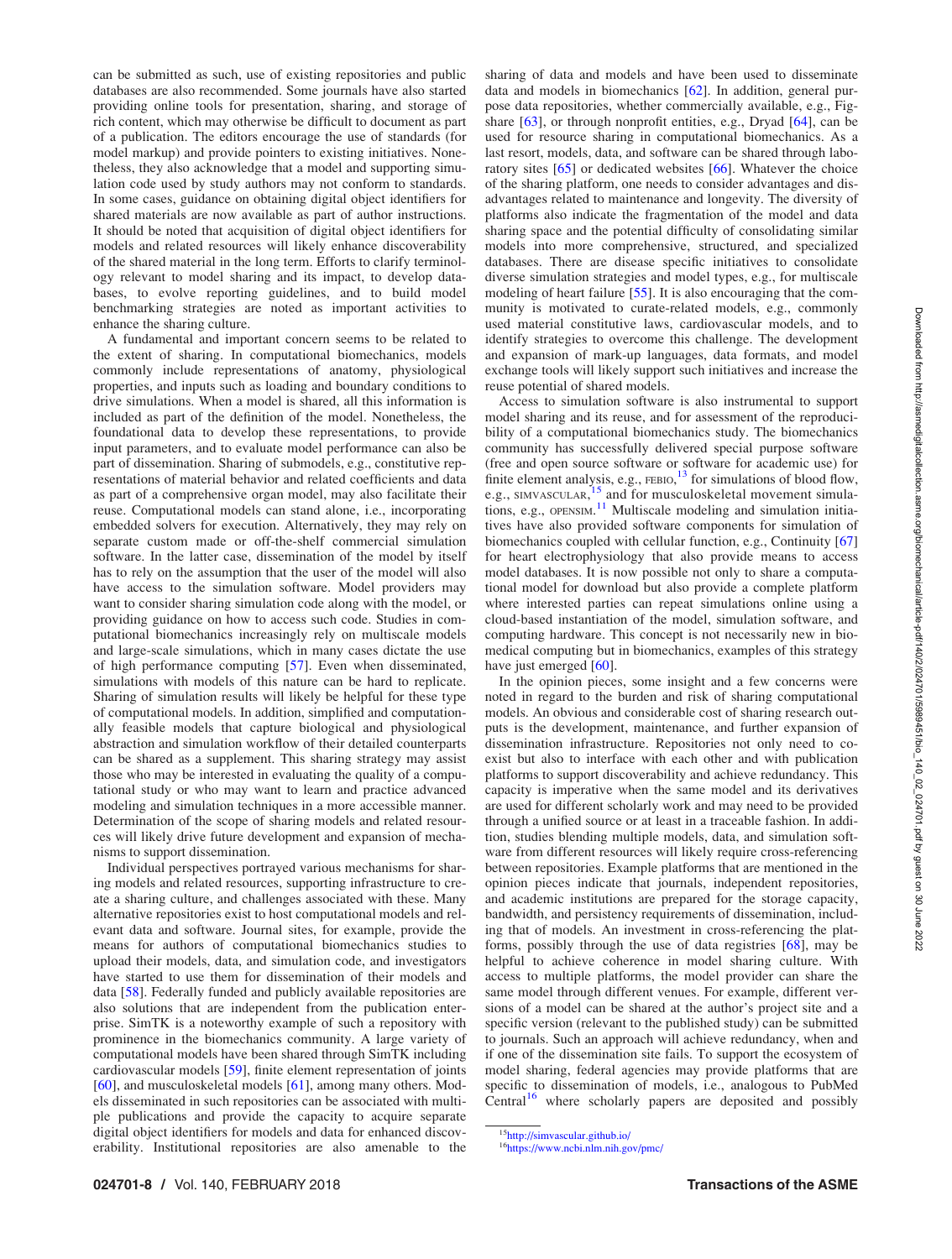similar to the public–private partnership of NIH Data Commons $^{17}$ . A comprehensive approach to curate models at the national (or worldwide) level can assist curation of special collections of models, which appears to be within the interests of the community.

The concern about the quality of shared computational models is a valid one. As raised by one of the commentators, an option is to adopt controlled release of computational models to the community following comprehensive benchmark testing by developers and by a third party. This approach has the seeming advantage of preventing overpopulation of the computational biomechanics ecosystem with low quality models and data. On the other hand, a stringent benchmarking criteria and workflow may increase the regulatory burden and prevent timely dissemination of useful and innovative models. The open source software community's motto "release early, release often" [[69\]](#page-10-0) can be applied for sharing models and related resources in biomechanics. This strategy will provide the opportunity for continuing review of models, by the users, throughout the lifecycle of the model. This philosophy has been known to enable development of high quality, consumer level, general purpose, or specialized open source software [\[70](#page-10-0)]; its capacity to serve the computational biomechanics community is yet to be seen. A balance between early dissemination and quality considerations can also be achieved. Computational models, which are already disseminated publicly "as is, under no warranty" can go through a certification process when and if needed. A model that meets quality criteria for a specific application or set of applications can be branded and registered as such in order to provide the community some confidence. In the broad biomedical community, relevant initiatives exist and can be utilized for computational biomechanics as well. For example, the U.S. Food and Drug Administration launched a program to qualify medical device development tools including computational models [\[71](#page-10-0)]. Activities of and guidance from multidisciplinary organizations like the Interagency Modeling and Analysis Group (IMAG) and Multiscale Modeling Consortium [[72\]](#page-10-0), and the Committee on Credible Practice of Modeling and Simulation in Healthcare [\[73](#page-10-0)] can also be utilized to establish a certification process for quality assurance of shared computational models [[14\]](#page-9-0). For example, informed by this Committee, the IMAG multiscale modeling funding initiative incorporated a requirement for grantees to establish metrics for a third-party review of their models through a model credibility plan [\[19](#page-9-0)]. The underlying idea is that as a first step in model sharing, credibility of the model and the trust with the model end user are established.

The burden of model sharing on developers, reviewers, and users of computational models should not be underestimated. One of the commentaries noted the additional effort required, particularly when the goal of model developers is beyond the publication of a computational study but also to make the model available to others for prospective simulations [\[50](#page-10-0)]. Ideally, this effort includes preparing a download package for the model and related resources, identifying a repository to host the package, uploading the package to the repository, developing and providing additional documentation, e.g., a users' guide, and being prepared to maintain the model, e.g., respond to questions from the community who may be interested in using the model. A reviewer, who may be assigned to evaluate a computational biomechanics study, also faces significant burden [[74\]](#page-10-0). The reviewer may want to download the model, acquire the simulation software, check the repeatability of simulations by running the test use cases, and evaluate the source mark-up of the model to understand model parameter space that may not have been fully described in the scholarly manuscript. Despite the increased burden, all these activities will facilitate discovery, assessment for repurposing, and reuse of the models, preventing reinvention of the wheel for a prospective simulation study. It is promising that those involved with model sharing in computational biomechanics (as a provider or a reviewer)

seem to acknowledge the benefits of the process to augment quality, visibility, and potential impact of a simulation study in spite of the increased workload [[74\]](#page-10-0).

An overlooked issue of sharing models and related resources is the management of intellectual property. Similar to many creative works, intellectual property associated with computational models is likely to be protected by copyright. Simulation software, which models rely on, may have components that are protected by copyright and patents. At the time of dissemination, the ownership of the model and related resources and the permissions to use, adapt, and redistribute (essentially, the licensing terms) should be specified. Many options exist, from free and open source licenses that are permissive, e.g., MIT license [\[75\]](#page-10-0), to licenses restricting commercial use but acknowledging academic freedoms, to proprietary terms routinely adopted in industrial simulation software and models, e.g., as in the Living Heart Project [\[76](#page-10-0)]. The conditions on prospective use, modification, and distribution of the models have important practical implications when a user wants to utilize multiple models or simulation software, which may have incompatible licensing. This situation is becoming routine in multiscale modeling, where investigation of a problem requires models at spatial scales that range from atomistic and cellular levels to those of tissues, organs, and the body [\[17\]](#page-9-0). Incompatible licensing may inadvertently introduce significant restrictions on broad dissemination and may place computational models behind unaffordable paywalls. Collaborative efforts between those who share models and others who provide software, repositories, and related resources may aim for arrangements to accommodate or to relax license restrictions such that simulation platform can be made available with the model. In a recent cloud computing pilot study, a collaboration of this nature was demonstrated, and a simplified knee joint model was shared with the community along with the simulation platform [\[60](#page-10-0)]. Such initiatives can serve as examples and discussion platforms for guidance on management of intellectual properties.

Promotion of a model sharing culture has been challenging. Incentives and recognition may facilitate compliance with the sharing policies and expectations of journals, funding agencies, and the community at large. Journals in computational biomechanics and in the general scientific domain strongly recommend sharing of data, models, and software, with some even mandating it as a condition of publication. Recent funding programs in modeling and simulation also have similar mandates as a condition of support [\[19](#page-9-0)]. These direct incentives may accelerate model sharing but raise understandable concerns in the community due to their potential interpretation as a strong-armed approach. In computational biomechanics, early adopters of the model sharing practice were self-motivated, and their anecdotal experience indicate some level of recognition, albeit in an implicit way, e.g., established visibility in the discipline and increased citations. Institutions, journals, societies, and funding agencies have some responsibility for official recognition of individuals that are promoting model sharing. Academia can formalize dissemination of resources as part of promotion criteria. Journals and scientific societies can establish award mechanisms for model sharing activities as they do for publications. Eventually, the sharing of models and related resources can be a natural component of computational biomechanics research, as routine as writing a scientific paper on a simulation study.

#### 5 Conclusions

Niche computational models of the present are potential commodities of the future for routine applications in computational biomechanics. The availability of models and related resources will provide the opportunity for others to understand their capacity, to evaluate their quality, and to repurpose them for different use cases without the burden of recreation. The biomechanics community has recognized this opportunity and with some success, has managed to establish the foundations of a shar-<sup>17</sup>https://commonfund.nih.gov/bd2k/commons ing culture for computational modeling and simulation. The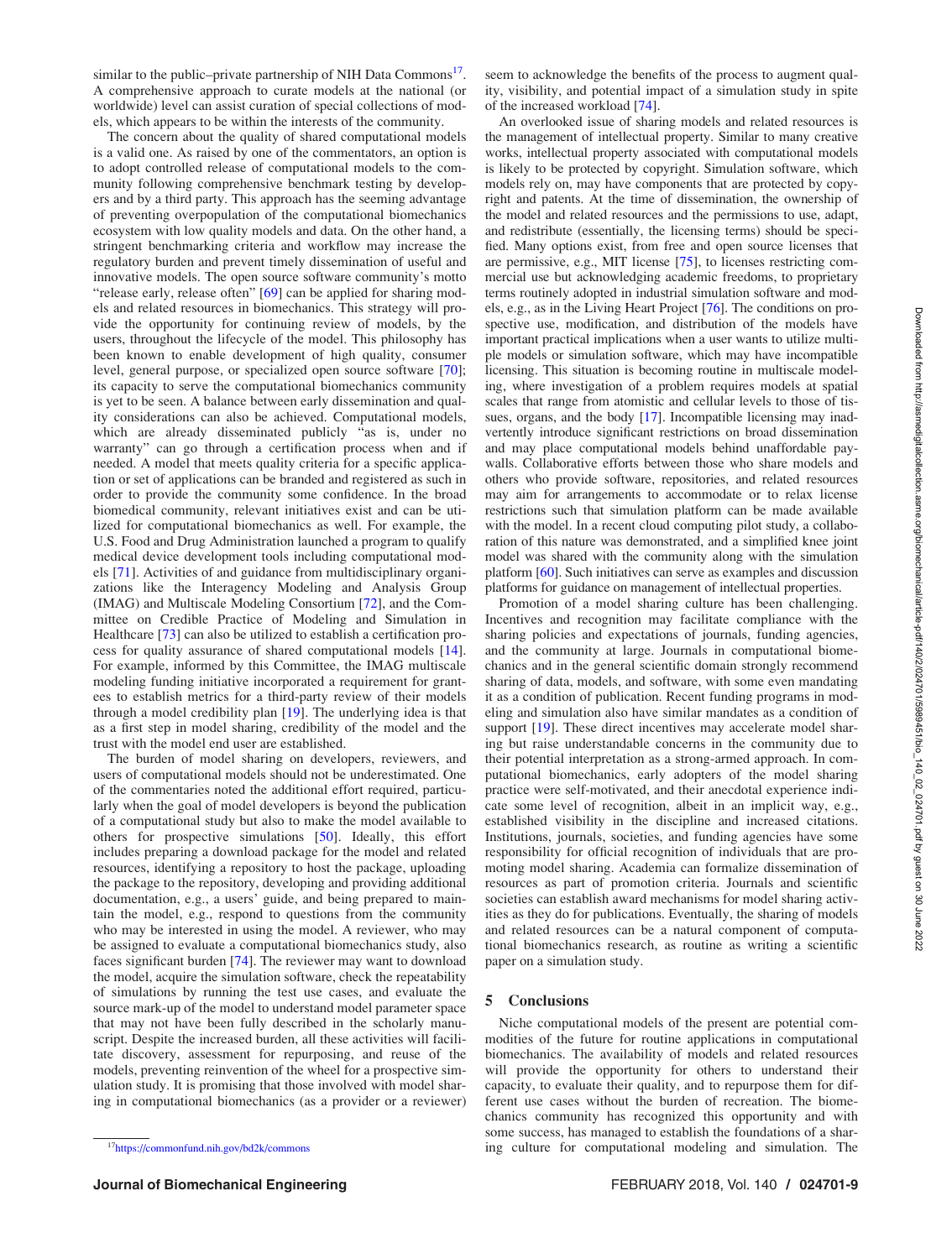<span id="page-9-0"></span>community has also been aware of the difficulties in model sharing as many groups tried to fit model exchange strategies to the workflow of scholarly research. Synergistic but sometimes redundant or conflicting initiatives and guidance exist. Nonetheless, the infrastructure and the mindset for sharing models are maturing; simulation software, accommodating open science, are evolving, and more data have become available to build computational models. Differences in opinions can be observed in terms of what to share; why to share and how; and when to share. Yet, all these seem to establish a healthy push–pull relationship within the community and among different stakeholders that will move the model sharing culture toward a unified understanding supported by a sustainable platform. In the short-term, it is advisable that the community continues demonstration of model sharing, its promotion, and its utility. The community should also reflect upon its past experiences, be courageous to try out new strategies, and invest in continued communication to establish model sharing as a common component of scholarly work in biomechanics and to enhance discoverability, accessibility, and quality of models of biological structures.

#### Acknowledgment

AE and GCYP would like to thank Jay D. Humphrey for the encouragement, support, and feedback during the conceptualization, execution, and delivery of this perspective article. Dr. Humphrey was also instrumental in facilitating the outreach to mobilize the biomechanics community. AE and GCYP would also like to recognize the Interagency Modeling and Analysis Group and the Multiscale Modeling Consortium and IEEE EMBS Computational Biology and the Physiome Technical Committee (CBaPTC). GCYP is grateful to Bruce Wheeler, Paolo Bonato, Jose Principe, Bin He and the IEEE EMBS Administrative Committee for providing the CBaPTC platform to engage in discussions related to this activity. Many thanks to Herbert M. Sauro who was influential for the development of the approach portrayed in this paper.

#### Funding Data

Individual contributions are in part supported by the following grants: AE (NIH R01GM104139, R01EB024573 and USAMRMC W81XWH-15-1-0232); GAH (NIH R01HL117063); LML (NIH P41GM103313); FG (NIH R01AR048182, P01AR050245, R01AG015768, R01AG046927, S10OD010707); JPK, JLH, and SLD (NIH R01GM107340, U54EB020405, P2CHD065690 and for JPK and SLD USAMRMC W81XWH-15-1-0232); JAW, GAA, and SAM (NIH R01GM083925, R01EB015133, R01EB016701, R01GM104139, R01HL131856, R25GM107009); ADM (NIH P41GM103426). PJH, JM, CRJ, PN, RL, GW, BAW, VHB, MS, GCYP did not report any funding sources to support the activity.

#### Disclaimer

The views, opinions, and/or findings contained in this document are those of the authors and do not necessarily reflect the views of the funding agencies.

#### Author Contributions

AE designed the commentary, acquired individual opinion pieces, assembled the document, wrote the first draft of the full manuscript. GCYP conceptualized the activity, engaged the community, coordinated in person discussions, and edited the draft. Individual opinion pieces were provided by PJH and GAH; LML; JM and CRJ; PN, RL, and GW; BAW and VHB; FG; JPK, JLH, and SLD; MS; JAW, GAA, and SAM; ADM. All co-authors were given the opportunity to review and edit the draft of the full manuscript and agree with its contents.

#### References

[1] Goriely, A., Geers, M. G. D., Holzapfel, G. A., Jayamohan, J., Jérusalem, A., Sivaloganathan, S., Squier, W., van Dommelen, J. A. W., Waters, S., and Kuhl, E., 2015, "Mechanics of the Brain: Perspectives, Challenges, and Opportunities," [Biomech. Model. Mechanobiol.,](http://dx.doi.org/10.1007/s10237-015-0662-4) 14(5), pp. 931–965.

- [2] Steinman, D. A., Vorp, D. A., and Ethier, C. R., 2003, "Computational Modeling of Arterial Biomechanics: Insights Into Pathogenesis and Treatment of Vascular Disease," [J. Vasc. Surg.,](http://dx.doi.org/10.1067/mva.2003.122) 37(5), pp. 1118–1128.
- [3] Burrowes, K. S., Swan, A. J., Warren, N. J., and Tawhai, M. H., 2008, "Towards a Virtual Lung: Multi-Scale, Multi-Physics Modelling of the Pulmonary System," [Philos. Trans. A: Math. Phys. Eng. Sci.](http://dx.doi.org/10.1098/rsta.2008.0073), 366(1879), pp. 3247–3263.
- [4] Erdemir, A., McLean, S., Herzog, W., and van den Bogert, A. J., 2007, "Model-Based Estimation of Muscle Forces Exerted During Movements," [Clin. Bio](http://dx.doi.org/10.1016/j.clinbiomech.2006.09.005)[mech. \(Bristol Avon\),](http://dx.doi.org/10.1016/j.clinbiomech.2006.09.005) 22(2), pp. 131–154.
- [5] Henak, C. R., Anderson, A. E., and Weiss, J. A., 2013, "Subject-Specific Analysis of Joint Contact Mechanics: Application to the Study of Osteoarthritis and Surgical Planning," [ASME J. Biomech. Eng.,](http://dx.doi.org/10.1115/1.4023386) 135(2), p. 021003. [6] Pahr, D. H., and Zysset, P. K., 2016, "Finite Element-Based Mechanical
- Assessment of Bone Quality on the Basis of In Vivo Images," [Curr. Osteoporo](http://dx.doi.org/10.1007/s11914-016-0335-y)[sis Rep.,](http://dx.doi.org/10.1007/s11914-016-0335-y) 14(6), pp. 374–385.
- [7] Humphrey, J. D., and Holzapfel, G. A., 2012, "Mechanics, Mechanobiology, and Modeling of Human Abdominal Aorta and Aneurysms," [J. Biomech.](http://dx.doi.org/10.1016/j.jbiomech.2011.11.021), 45(5), pp. 805–814.
- [8] Sforza, D. M., Putman, C. M., and Cebral, J. R., 2012, "Computational Fluid Dynamics in Brain Aneurysms," [Int. J. Numer. Methods Biomed. Eng.](http://dx.doi.org/10.1002/cnm.1481), 28(6–7), pp. 801–808.
- [9] Yang, K. H., Hu, J., White, N. A., King, A. I., Chou, C. C., and Prasad, P., 2006, "Development of Numerical Models for Injury Biomechanics Research: A Review of 50 Years of Publications in the Stapp Car Crash Conference," [Stapp Car Crash J.,](https://www.ncbi.nlm.nih.gov/pubmed/17311173) 50, pp. 429–490.
- [10] Knarr, B. A., Kesar, T. M., Reisman, D. S., Binder-Macleod, S. A., and Higginson, J. S., 2013, "Changes in the Activation and Function of the Ankle Plantar Flexor Muscles Due to Gait Retraining in Chronic Stroke Survivors," [J. Neuro](http://dx.doi.org/10.1186/1743-0003-10-12)[eng. Rehabil.](http://dx.doi.org/10.1186/1743-0003-10-12), 10, p. 12.
- [11] Bressloff, N. W., Ragkousis, G., and Curzen, N., 2016, "Design Optimisation of Coronary Artery Stent Systems," [Ann. Biomed. Eng.,](http://dx.doi.org/10.1007/s10439-015-1373-9) 44(2), pp. 357–367.
- [12] Taylor, M., and Prendergast, P. J., 2015, "Four Decades of Finite Element Analysis of Orthopaedic Devices: Where Are We Now and What Are the Opportunities?," [J. Biomech.,](http://dx.doi.org/10.1016/j.jbiomech.2014.12.019) 48(5), pp. 767–778.
- [13] Douglas, P. S., De Bruyne, B., Pontone, G., Patel, M. R., Norgaard, B. L., Byrne, R. A., Curzen, N., Purcell, I., Gutberlet, M., Rioufol, G., Hink, U., Schuchlenz, H. W., Feuchtner, G., Gilard, M., Andreini, D., Jensen, J. M., Hadamitzky, M., Chiswell, K., Cyr, D., Wilk, A., Wang, F., Rogers, C., and Hlatky, M. A., and PLATFORM Investigators, 2016, "1-Year Outcomes of FFRCT-Guided Care in Patients With Suspected Coronary Disease: The PLATFORM Study," [J. Am. Coll. Cardiol.](https://www.ncbi.nlm.nih.gov/pubmed/27470449), 68(5), pp. pp. 435–445.
- [14] Erdemir, A., Mulugeta, L., and Lytton, W. W., 2015, "Ten 'Not So Simple' Rules for Credible Practice of Modeling and Simulation in Healthcare: A Multidisciplinary Committee Perspective," Biomedical Engineering Society/Food and Drug Administration Frontiers in Medical Devices Conference: Innovations in Modeling and Simulation ([BMES/FDA\)](http://neurosimlab.org/pdfs/fmd_2015.pdf), Washington, DC, May 18–20.
- [15] Erdemir, A., Guess, T. M., Halloran, J., Tadepalli, S. C., and Morrison, T. M., 2012, "Considerations for Reporting Finite Element Analysis Studies in Biomechanics," [J. Biomech.](http://dx.doi.org/10.1016/j.jbiomech.2011.11.038), 45(4), pp. 625–633.
- [16] Weinberg, E. J., Shahmirzadi, D., and Mofrad, M. R. K., 2010, "On the Multi-scale Modeling of Heart Valve Biomechanics in Health and Disease," [Biomech.](http://dx.doi.org/10.1007/s10237-009-0181-2) [Model. Mechanobiol.](http://dx.doi.org/10.1007/s10237-009-0181-2), 9(4), pp. 373–387.
- [17] Walpole, J., Papin, J. A., and Peirce, S. M., 2013, "Multiscale Computational Models
- of Complex Biological Systems," [Annu. Rev. Biomed. Eng.](http://dx.doi.org/10.1146/annurev-bioeng-071811-150104), 15, pp. 137–154. [18] Peng, G. C. Y., 2016, "Moving Toward Model Reproducibility and Reusability," [IEEE Trans. Biomed. Eng.,](http://dx.doi.org/10.1109/TBME.2016.2603418) 63(10), pp. 1997–1998.
- [19] NIH, 2017, "PAR-15-085: Predictive Multiscale Models for Biomedical, Biological, Behavioral, Environmental and Clinical Research (U01)," National Institutes of Health, Bethesda, MD, accessed Nov. 17, 2017, [https://grants.nih.](https://grants.nih.gov/grants/guide/pa-files/PAR-15-085.html) [gov/grants/guide/pa-files/PAR-15-085.html](https://grants.nih.gov/grants/guide/pa-files/PAR-15-085.html)
- [20] Dargar, S., Kennedy, R., Lai, W., Arikatla, V., and De, S., 2015, "Towards Immersive Virtual Reality (IVR): a Route to Surgical Expertise," [J. Comput. Surg.,](https://doi.org/10.1186/s40244-015-0015-8) epub.
- [21] Updegrove, A., Wilson, N. M., Merkow, J., Lan, H., Marsden, A. L., and Shadden, S. C., 2017, "SimVascular: An Open Source Pipeline for Cardiovascular Simulation," [Ann. Biomed. Eng.,](http://dx.doi.org/10.1007/s10439-016-1762-8) 45(3), pp. 525–541.
- [22] Maas, S. A., Ellis, B. J., Ateshian, G. A., and Weiss, J. A., 2012, "FEBio: Finite Elements for Biomechanics," [ASME J. Biomech. Eng.](http://dx.doi.org/10.1115/1.4005694), 134(1), p. 011005.
- [23] Delp, S. L., Anderson, F. C., Arnold, A. S., Loan, P., Habib, A., John, C. T., Guendelman, E., and Thelen, D. G., 2007, "OpenSim: Open-Source Software to Create and Analyze Dynamic Simulations of Movement," [IEEE Trans. Biomed.](http://dx.doi.org/10.1109/TBME.2007.901024) [Eng.,](http://dx.doi.org/10.1109/TBME.2007.901024) 54(11), pp. 1940–1950.
- [24] Delp, S. L., Ku, J. P., Pande, V. S., Sherman, M. A., and Altman, R. B., 2012, "Simbios: An NIH National Center for Physics-Based Simulation of Biological Structures," [J. Am. Med. Inform. Assoc. JAMIA](http://dx.doi.org/10.1136/amiajnl-2011-000488), 19(2), pp. 186–189.
- [25] Erdemir, A., 2016, "Open Knee: Open Source Modeling and Simulation in Knee Biomechanics," [J. Knee Surg.,](https://www.ncbi.nlm.nih.gov/pubmed/26444849) 29(2), pp. 107–116.
- [26] SED-ML, 2017, "SED-ML: The Simulation Experiment Description Markup Language," SED-ML, accessed Nov. 17, 2017, <https://sed-ml.github.io/> [27] CellML, 2017, "The CellML Project—CellML," CellML, accessed Nov. 17,
- 2017, <https://www.cellml.org/> [28] SBML, 2017, "The Systems Biology Markup Language," SBML, accessed
- Nov. 17, 2017, <http://sbml.org/> [29] NeuroML, 2016, "NeuroML—A Model Description Language for Computa-
- tional Neuroscience," NeuroML, accessed Nov. 17, 2017, <https://neuroml.org/>